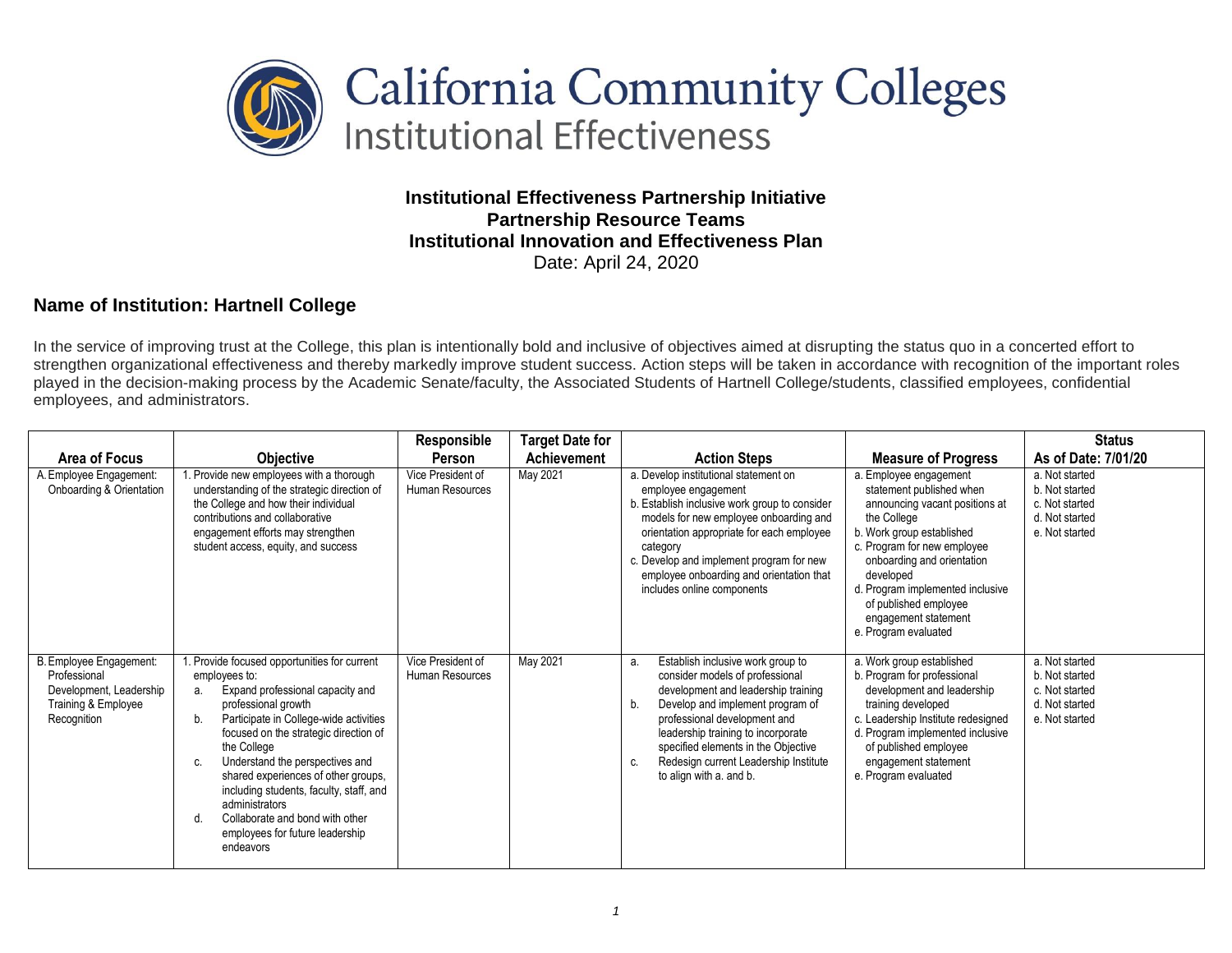| <b>Area of Focus</b><br>C. Employee Engagement:<br>Refresh Institutional<br><b>Priorities</b> | <b>Objective</b><br>Refresh awareness of and create urgency<br>for institutional priorities through College-<br>wide communications<br>2. Cultivate, as an organizational value,<br>responsiveness to student and other<br>stakeholder needs                                                                                                                | Responsible<br>Person<br>Superintendent/<br>President &<br><b>Executive Cabinet</b> | <b>Target Date for</b><br><b>Achievement</b><br>May 2021 | a.<br>b.<br>C.       | <b>Action Steps</b><br>Design and commence implementing<br>College-wide communications<br>concerning institutional priorities<br>Plan and hold interactive College-wide<br>events around key institutional<br>challenges, with opportunities for<br>stakeholder input<br>Hire consultant or train internal<br>partners to provide communication<br>trainings to promote responsiveness to<br>student and other stakeholder needs      | <b>Measure of Progress</b><br>a. Refreshment of priorities<br>launched in conjunction with a<br>significant College-wide event<br>b. College-wide events held<br>c. Consultant and/or internal<br>partners in place<br>d. Communication trainings<br>provided<br>e. Communication trainings<br>evaluated                                                                                                                                                                                                                                                                         | <b>Status</b><br>As of Date: 7/01/20<br>a. Not started<br>b. Not started<br>c. Not started<br>d. Not started<br>e. Not started               |
|-----------------------------------------------------------------------------------------------|-------------------------------------------------------------------------------------------------------------------------------------------------------------------------------------------------------------------------------------------------------------------------------------------------------------------------------------------------------------|-------------------------------------------------------------------------------------|----------------------------------------------------------|----------------------|---------------------------------------------------------------------------------------------------------------------------------------------------------------------------------------------------------------------------------------------------------------------------------------------------------------------------------------------------------------------------------------------------------------------------------------|----------------------------------------------------------------------------------------------------------------------------------------------------------------------------------------------------------------------------------------------------------------------------------------------------------------------------------------------------------------------------------------------------------------------------------------------------------------------------------------------------------------------------------------------------------------------------------|----------------------------------------------------------------------------------------------------------------------------------------------|
| D. Governance: Structure<br>Redesign                                                          | Re-structure participatory governance<br>system, including governance committees,<br>in service of the institution's strategic<br>direction with respect to student access.<br>equity, and success goals<br>2. Streamline governance system to provide<br>clarity with respect to decision flow and<br>committee interrelationships and<br>responsibilities | Superintendent/<br>President                                                        | May 2021                                                 | a.<br>b.<br>C.<br>d. | Superintendent/president ensures the<br>establishment of an inclusive work<br>group to consider alternative<br>governance models with input from the<br>College community<br>Hire consultant or train internal<br>partners to facilitate re-structuring plan<br>and/or implementation process<br>Develop plan for governance re-<br>structuring and streamlining<br>Implement plan for governance re-<br>structuring and streamlining | a. Work group established<br>b. Alternative governance models<br>considered and vetted<br>c. Consultant and/or internal<br>partners in place<br>d. Re-structuring and streamlining<br>plan developed and vetted<br>e. Governance and Decision-<br>Making Model updated and<br>made interactive with links to<br>detailed information<br>Council handbooks revised<br>inclusive of employee<br>engagement value statement<br>g. Re-structuring and streamlining<br>plan implemented according to<br>timeline<br>h. Execution of re-structuring and<br>streamlining plan evaluated | a. Not started<br>b. Not started<br>c. Not started<br>d. Not started<br>e. Not started<br>f. Not started<br>g. Not started<br>h. Not started |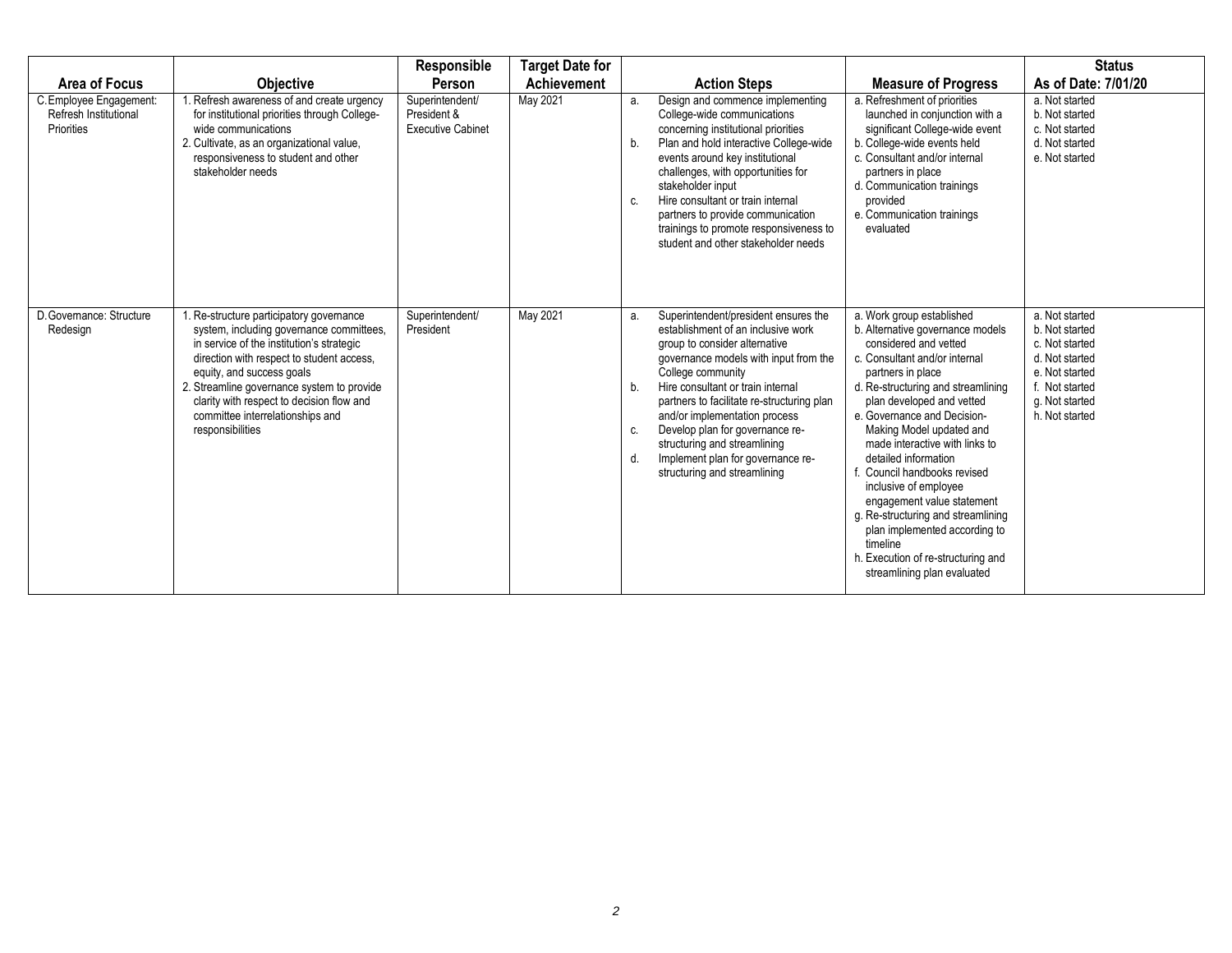|                                            |                                                                                                                                                                                                                                                                                                                                                                                                                                                                                                                                                                                                                                                                                  | Responsible                                                       | <b>Target Date for</b> |                            |                                                                                                                                                                                                                                                                                                                                                                                                                                                                                                                                                                                                                                                                                                                                             |                                                                                                                                                                                                                                                                                                                                                                                                                                                                                                                                                                                                                                                                                                                                                     | <b>Status</b>                                                                                                                                                                                   |
|--------------------------------------------|----------------------------------------------------------------------------------------------------------------------------------------------------------------------------------------------------------------------------------------------------------------------------------------------------------------------------------------------------------------------------------------------------------------------------------------------------------------------------------------------------------------------------------------------------------------------------------------------------------------------------------------------------------------------------------|-------------------------------------------------------------------|------------------------|----------------------------|---------------------------------------------------------------------------------------------------------------------------------------------------------------------------------------------------------------------------------------------------------------------------------------------------------------------------------------------------------------------------------------------------------------------------------------------------------------------------------------------------------------------------------------------------------------------------------------------------------------------------------------------------------------------------------------------------------------------------------------------|-----------------------------------------------------------------------------------------------------------------------------------------------------------------------------------------------------------------------------------------------------------------------------------------------------------------------------------------------------------------------------------------------------------------------------------------------------------------------------------------------------------------------------------------------------------------------------------------------------------------------------------------------------------------------------------------------------------------------------------------------------|-------------------------------------------------------------------------------------------------------------------------------------------------------------------------------------------------|
| Area of Focus                              | <b>Objective</b>                                                                                                                                                                                                                                                                                                                                                                                                                                                                                                                                                                                                                                                                 | Person                                                            | Achievement            |                            | <b>Action Steps</b>                                                                                                                                                                                                                                                                                                                                                                                                                                                                                                                                                                                                                                                                                                                         | <b>Measure of Progress</b>                                                                                                                                                                                                                                                                                                                                                                                                                                                                                                                                                                                                                                                                                                                          | As of Date: 7/01/20                                                                                                                                                                             |
| E. Governance: Meaningful<br>Participation | Advise appointing groups/persons to be<br>mindful of the desire to encourage broad<br>participation in governance, and to be<br>aware of the number of committee<br>assignments per appointed individual<br>2. Ensure employees are treated equitably in<br>governance assignments, understand their<br>role in the governance process, and are<br>allowed appropriate time to participate in<br>governance activities<br>3. Intentionally plan participatory governance<br>meetings so that they focus on strategic<br>agenda and action items<br>4. Enhance utilization of virtual technology to<br>ensure broad participation in governance<br>meetings across multiple sites | Superintendent/<br>President & College<br><b>Planning Council</b> | May 2021               | a.<br>b.<br>C.<br>d.<br>е. | Develop and implement policy<br>concerning employee participation in<br>governance, including specified<br>guidance to appointing<br>groups/persons, equitable treatment in<br>governance assignments, and<br>appropriate time for participation<br>Clarify criteria used in making<br>appointments to participatory<br>governance committees (e.g.,<br>expertise)<br>Establish a tri-chair model with faculty,<br>administrator, and staff leads<br>Design and implement governance<br>onboarding training<br>Hire consultant or train internal<br>partners to provide training for efficient<br>and effective meetings, including focus<br>on strategic agenda and action items<br>Address technical requirements for<br>virtual meetings | a. Policy concerning employee<br>participation in governance<br>developed and vetted<br>b. Policy concerning employee<br>participation in governance<br>implemented<br>c. Criteria for making appointments<br>clarified<br>d. Tri-chair responsibilities<br>incorporated into governance<br>committees<br>e. Governance onboarding training<br>designed<br>Governance onboarding<br>procedure and training<br>implemented<br>g. Consultant and/or internal<br>partners in place<br>h. Training for efficient and<br>effective meetings developed<br>Training for efficient and<br>effective meetings implemented<br>Technical requirements for<br>virtual meetings reviewed and<br>plan developed<br>k. Virtual meetings implemented as<br>feasible | a. Not started<br>b. Not started<br>c. Not started<br>d. Not started<br>e. Not started<br>f. Not started<br>g. Not started<br>h. Not started<br>i. Not started<br>Not started<br>k. Not started |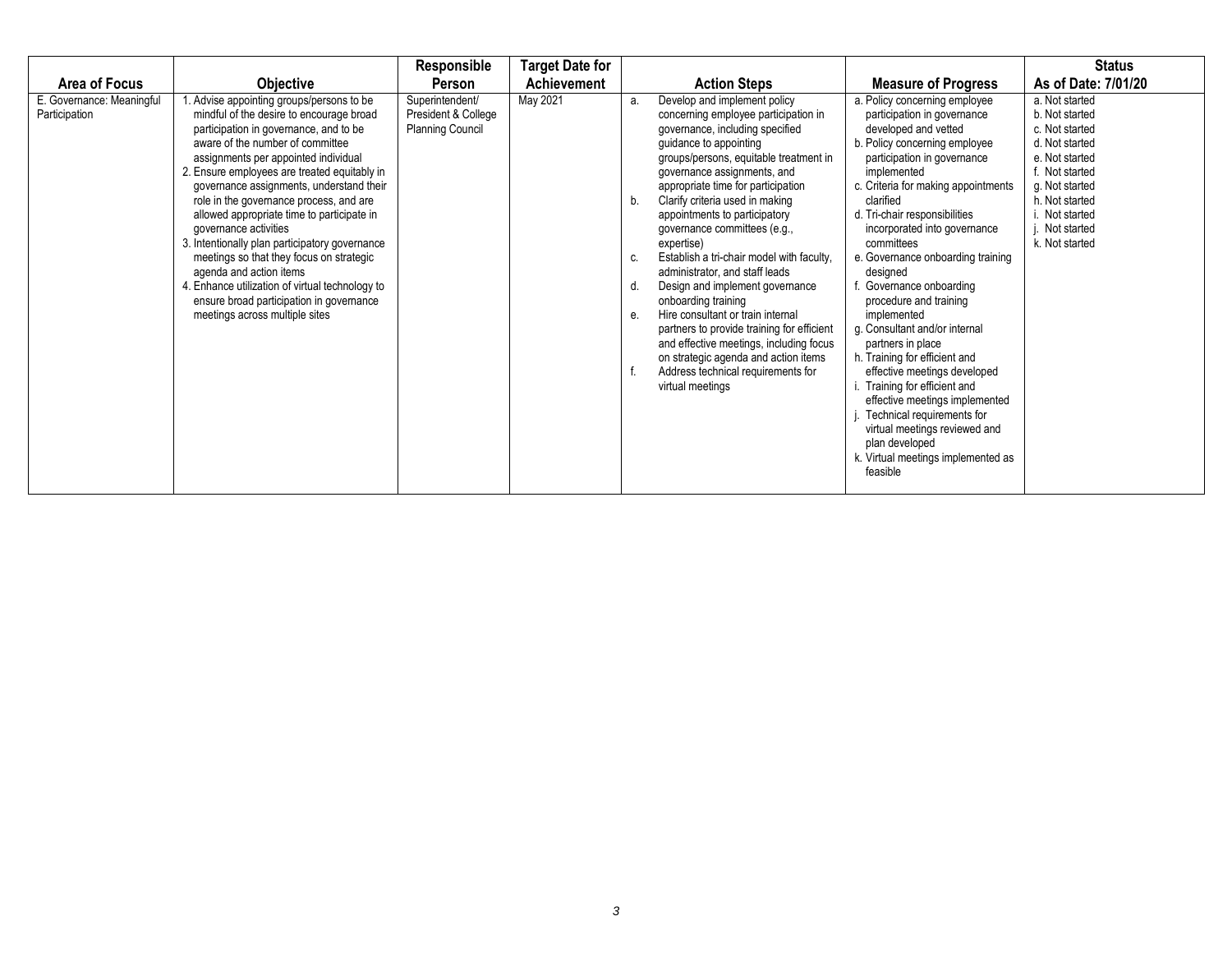## **Request for IEPI Resources to Support Institutional Innovation and Effectiveness Plan**

All specific requests for resources are estimates based on projected needs at the time of finalizing this plan, and will subsequently require a thorough needs, feasibility, and cost analysis. Major adjustments to resource requests may therefore be required.

| <b>Applicable Area(s) of Focus</b><br><b>Applicable Objective(s)</b>                                         |                                                                                                                                                                                                                                                                                                                                   | <b>Description of Resource Needed</b>                                                                                                                                                                                                                                                                                        | Cost of             |
|--------------------------------------------------------------------------------------------------------------|-----------------------------------------------------------------------------------------------------------------------------------------------------------------------------------------------------------------------------------------------------------------------------------------------------------------------------------|------------------------------------------------------------------------------------------------------------------------------------------------------------------------------------------------------------------------------------------------------------------------------------------------------------------------------|---------------------|
| (Copy from table above.)                                                                                     | (Copy from table above.)                                                                                                                                                                                                                                                                                                          | (Refer to Action Steps above as appropriate.)                                                                                                                                                                                                                                                                                | Resource            |
| Employee Engagement: Onboarding &<br>A.<br>Orientation                                                       | Provide new employees with a thorough<br>1.<br>understanding of the strategic direction of the<br>College and how their individual contributions and<br>collaborative engagement efforts may strengthen<br>student access, equity, and success                                                                                    | Establish inclusive work group to consider models for new employee<br>b.<br>onboarding and orientation appropriate for each employee category -<br>stipends (2) in Fall 2020                                                                                                                                                 | \$16,000            |
| Employee Engagement: Professional<br>В.<br>Development, Leadership Training &<br><b>Employee Recognition</b> | Provide focused opportunities for current<br>employees to:<br>Expand professional capacity and<br>a.<br>professional growth                                                                                                                                                                                                       | Establish inclusive work group to consider models of professional<br>a.<br>development and leadership training - stipends (3) in Fall 2020<br>Develop and implement program of professional development and<br>b.<br>leadership training to incorporate specified elements in the Objective -                                | \$24,000<br>\$2,000 |
|                                                                                                              | Participate in College-wide activities focused<br>b.<br>on the strategic direction of the College<br>Understand the perspectives and shared<br>C.<br>experiences of other groups, including<br>students, faculty, staff, and administrators<br>Collaborate and bond with other employees<br>d.<br>for future leadership endeavors | awards and recognitions (multiple)<br>Redesign current Leadership Institute to align with a. and b. - awards and<br>c.<br>recognitions (multiple)                                                                                                                                                                            | \$2,000             |
| Employee Engagement: Refresh<br>C.                                                                           | Create urgency for institutional priorities through<br>1.                                                                                                                                                                                                                                                                         | Plan and hold interactive College-wide events around key institutional<br>b.                                                                                                                                                                                                                                                 | \$5,000             |
| <b>Institutional Priorities</b>                                                                              | College communications<br>2.<br>Cultivate, as an organizational value,<br>responsiveness to student and other stakeholder<br>needs<br>3.<br>Ensure employees are held accountable for<br>performance                                                                                                                              | challenges, with opportunities for stakeholder input - refreshments<br>Hire consultant or train internal partners to provide communication trainings<br>C.<br>to promote responsiveness to student and other stakeholder needs -<br>consultants or stipends in Fall 2020 and Spring 2021                                     | \$20,000            |
| Governance: Structure Redesign<br>D.                                                                         | Re-structure participatory governance system,<br>1.<br>including governance committees, in service of the<br>institution's strategic direction with respect to                                                                                                                                                                    | Superintendent/president ensures the establishment of an inclusive work<br>a.<br>group to consider alternative governance models with input from the College<br>community - stipends (3) in Fall 2020                                                                                                                        | \$24,000            |
|                                                                                                              | student access, equity, and success goals<br>Streamline governance system to provide clarity<br>2.<br>with respect to decision flow and committee<br>interrelationships and responsibilities                                                                                                                                      | Hire consultant or train internal partners to facilitate re-structuring plan<br>b.<br>and/or implementation process - consultant in Fall 2020 and Spring 2021,<br>and stipends (3) in Fall 2021                                                                                                                              | \$54,000            |
| Governance: Meaningful Participation<br>Е.                                                                   | Intentionally plan participatory governance<br>3.<br>meetings so that they focus on strategic agenda<br>and action items<br>4.<br>Enhance utilization of virtual technology to ensure<br>broad participation in governance meetings across<br>multiple sites                                                                      | Hire consultant or train internal partners to provide training for efficient and<br>е.<br>effective meetings, including focus on strategic agenda and action items -<br>consultant or stipends (1) in Spring 2021<br>f.<br>Address technical requirements for virtual meetings - remote learning and<br>meeting capabilities | \$8,000<br>\$45,000 |
| <b>Total IEPI Resource Request</b><br>(not to exceed \$200,000 per college)                                  |                                                                                                                                                                                                                                                                                                                                   |                                                                                                                                                                                                                                                                                                                              | \$200,000           |
|                                                                                                              |                                                                                                                                                                                                                                                                                                                                   |                                                                                                                                                                                                                                                                                                                              |                     |

**Chief Executive Officer**

**Approval Collegial Consultation with the Academic Senate Academic Senate President** *(As applicable; duplicate if needed for district-level I&EP)*